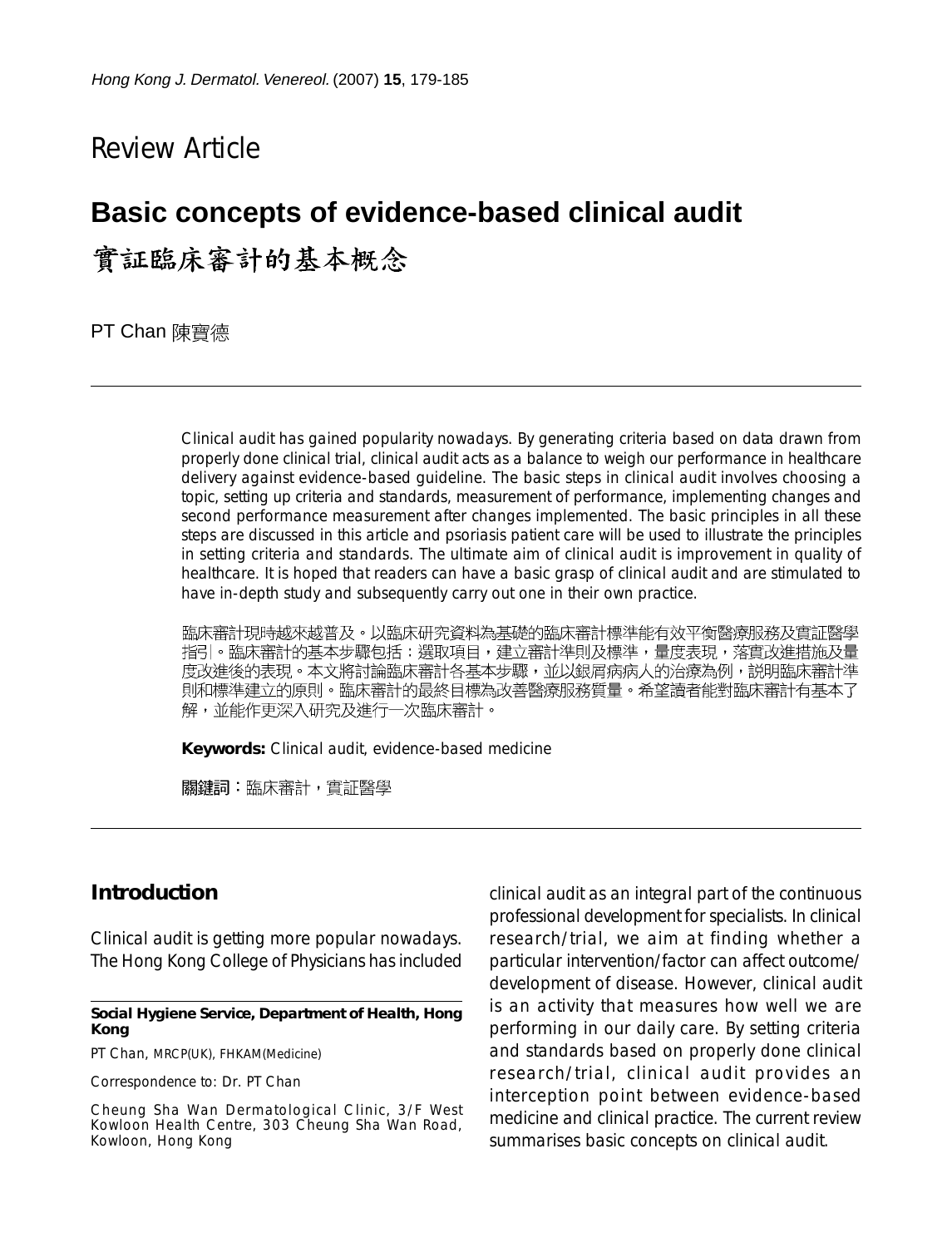# **What is clinical audit?**

Clinical audit is the attempt to improve quality of medical care by measuring the performance of those providing that care by considering the performance in relation to desired standards, and by improving on this performance.<sup>1</sup> Essentially, there are three components: measuring performance, comparing performance with desired evidence-based standards and improving performance. The ultimate aim of clinical audit is to improve care either in terms of quality or costeffectiveness. The steps that are necessary in clinical audit is summarised in Table 1. It is important to measure our performance after implementing change so that we know how well we have improved by the clinical audit (Figure 1).

Table 1. Steps for carrying out clinical audit<sup>2</sup>

- 1. Choose a topic and identify aims
- 2. Setting agreed target criteria and standards
- 3. Measure performance and compare with target criteria and standards
- 4. Agree and implement changes within members of healthcare team
- 5. Measure performance again to document changes



**Figure 1.** The quality improvement cycle.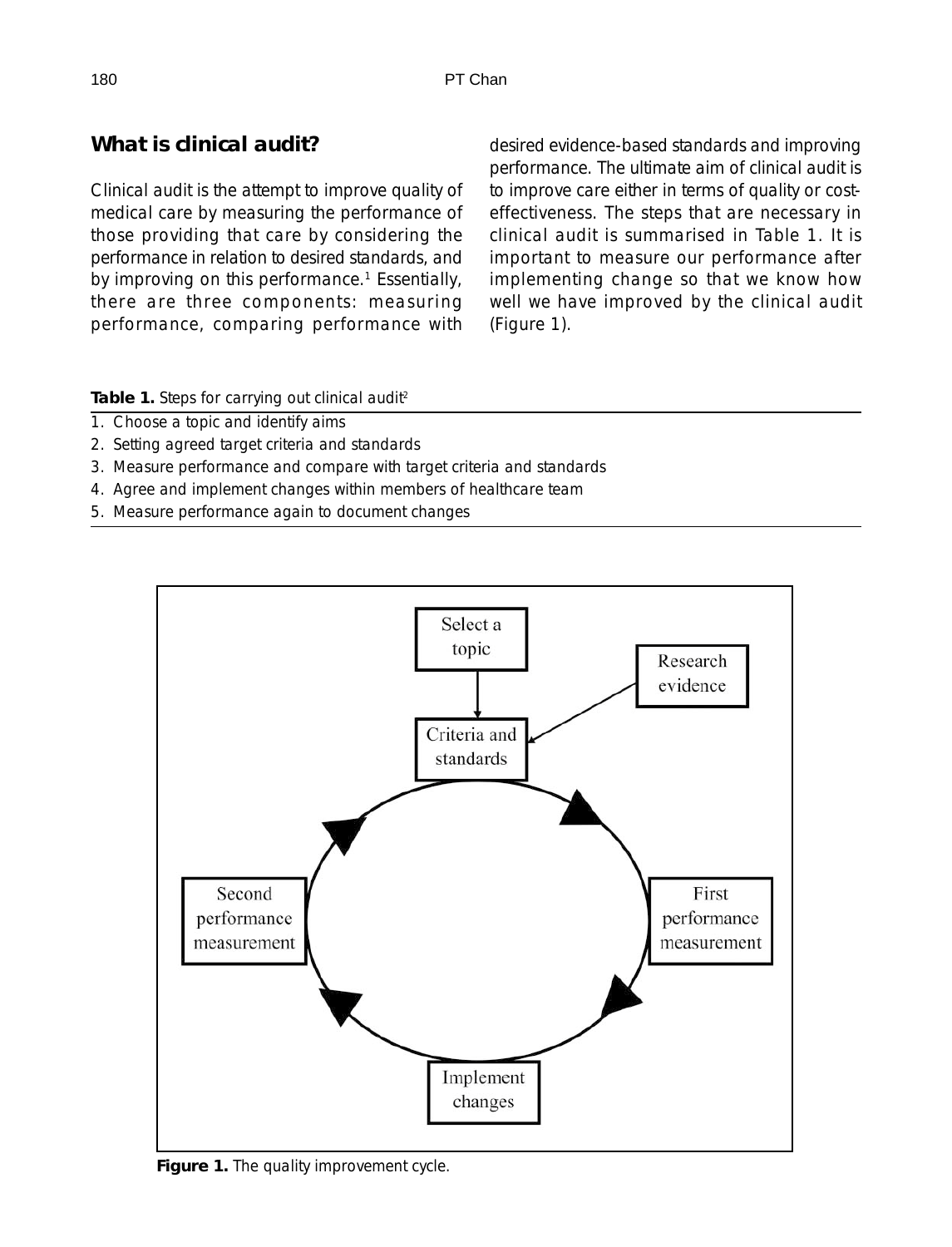### **How to choose a topic for clinical audit?**

There are several factors that may be considered for choosing a subject for study. Firstly, whether the disease is common or not can be considered, as carrying out a clinical audit in a rarer disease, e.g. granuloma annulare, has less impact than a more common disease, e.g. eczema. In addition, we should think of whether the improvement in care can bring about a significant impact on the health status of patient. For example, an audit of the waiting time for new melanoma case referral is more meaningful than an audit of waiting time of all new skin cases. Thirdly, healthcare team members may be more motivated to improve themselves if there is pre-existing well established evidence-based data on the audit items. Lastly, for practical reasons, we should think of whether the current resources in our services can support the proposed improvement or changes. Depending on the aims, manpower, time and various resources, we can select to audit all aspects of health care of particular skin disease, e.g. psoriasis, or we can just audit part of disease care that we are interested in, e.g. how well we are monitoring side effects when psoriasis patients are given methotrexate.

## **Setting criteria and standards**

After deciding upon the aim of a clinical audit, it is essential to set criteria and standards. Criteria have been defined as "systemically developed statements that can be used to assess the appropriateness of health care decisions, services and outcomes".2 On the other hand, standard is defined as "the percentage of events that should comply with the criterion".<sup>2</sup> In simple terms, criterion is a statement that describes ideally how we should carry out healthcare and standard describes how well we should comply with the standard. An example of criterion statement for patients taking methotrexate is "the records show that the liver function test is monitored at an eight weekly interval and when the dose is increased, an extra liver function test is carried out one week later". Standard of the above criterion can be "in at least 95% of the cases the above criterion should be complied with" and of course the appropriate percentage should be set according to the local clinic/service scenario. It is prudent to set a reasonable standard after discussion with team members as setting an inappropriately high standard may be detrimental to their morale and hence motivation to change.

Criteria should be evidence-based since it is the gold standard against which our activities are compared. It should also be prioritised, based on strength of research evidence and impact on outcome. It has been suggested that criteria can be prioritised into three levels.<sup>2</sup> "Must do" criteria refer to criteria that are strongly evidence based and have great impact on patient outcome. "Could do" criteria refer to those without much good evidence to support its routine application and with only slight impact on health outcome. "Should do" criteria refer to intermediate criteria between "must do" and could do" criteria. In order to concentrate our efforts on important items, we usually do not measure "could do" criteria. Moreover, criteria should be measurable and be explicit to avoid misunderstanding. For example, the criteria "liver function test should be measured six times yearly" is not good enough as we can check liver function test six times in consecutive six months to pass the criteria, leaving the other six months unmonitored. So an explicit criteria is to state "liver function test should be monitored at an eight weekly interval".

Clinical audit criteria can be divided in to structure, process and outcome. Structural criteria refer to the hardware of medical care, e.g. the availability of phototherapy machine in psoriasis clinic. Structural criteria are easy to measure but are obviously not directly related to patient outcome. Outcome criteria are usually most difficult to measure but they are the ultimate performance indicator of the quality of health care. Process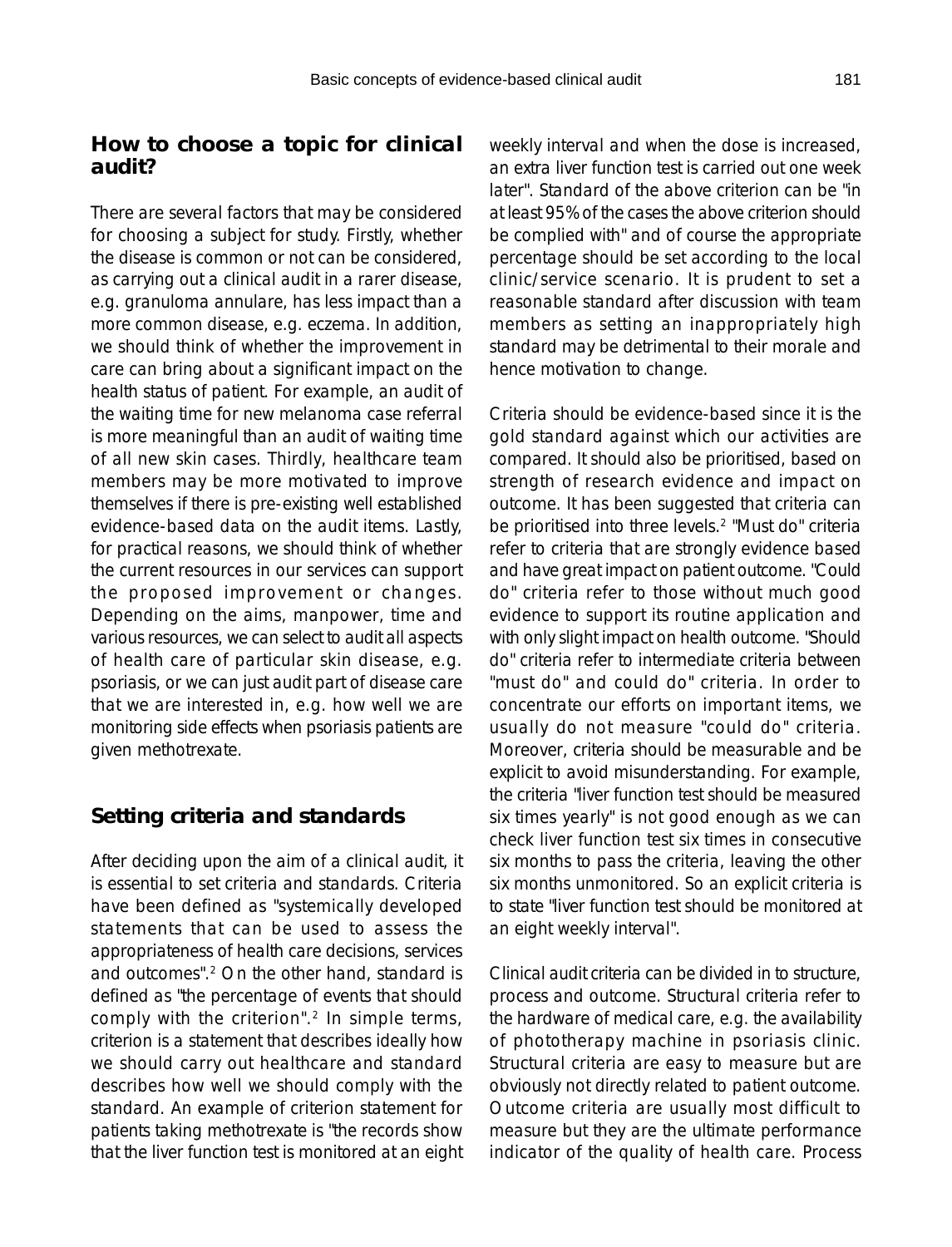criteria refer to how we are delivering care, e.g. consultation, carrying out investigation and drug prescription. Usually in clinical audit, we set process criteria and standards and use these to check how well we are doing. But one must remind that sometimes, even if we are doing well in delivering healthcare, patient outcome may still be poor. For example, we may have already given proper drug treatment, proper monitoring of complications, proper health and food education in diabetic patients; but some patients who are not compliant with either drug or diet may still develop premature diabetic complications.

To set appropriate criteria for audit, the easiest way is to perform search to look out for preexisting clinical audit criteria. But one must be aware of the way in which the criteria are developed, i.e. whether they are evidence-based or not. Moreover, one must also carry out literature search again to check whether there are any new findings, published after the criteria have been written, that may modify the pre-existing criteria. If there are no pre-existing criteria, then one has to undertake the difficult process of literature search, rating the evidence and setting the appropriate criteria. We would illustrate how to set criteria with psoriasis as an example.

### **Psoriasis care: an example of setting criteria**

Firstly, we should identify the key elements of delivering care to psoriasis patient. Table 2 outlines

how we deliver healthcare to psoriasis in daily practice. An attempt is made to prioritise some of the items in Table 2 (in italics) into criteria based on research evidence. But sometimes professional judgement and agreement have to be made as not every elements of care has enough evidencebased data.

Documentation of how we diagnose psoriasis is important as it is the basis of recruiting patients into the psoriatic clinical audit. For most of the time, we diagnose psoriasis clinically, although sometimes we take clinical photo and perform skin biopsy in doubtful cases. To be good enough to substantiate a clinical diagnosis of typical plaque type psoriasis, description such as "well defined monomorphic silvery scaly plaques with positive Auzpitz's sign distributed over......" is adequate. However, description such as "psoriatic plaque over...", especially in the first consultation, is not acceptable. Moreover, in the service that the author is working, the clerk will enter the diagnosis printed on the front cover of medical record into the computer. Such entry is important to create a database for subsequent data retrieval. So this should be a "must do" criterion.

Psoriatic arthropathy has an important bearing on quality of life of patients. Effective treatment is also available. Literature search shows that traditional disease modifying agents such as methotrexate, cyclosporin and sulfasalazine are of benefit to peripheral arthritis but less so to spondylitis. Moreover, impact on progression of joint destruction has not been adequately

#### **Table 2.** Elements of care in psoriasis patient

- 1. *Documentation of clinical diagnosis of psoriasis: clinical description or photos, +/- histology*
- 2. Clinical evaluation: skin area involvement, *arthropathy, nail involvement*, past health
- 3. Assessment of drinking, smoking and psychological/quality of life impairment
- 4. *Indications for systemic/phototherapy treatments: disease severity, effects on quality of life*
- 5. Baseline screening and monitoring of side effects of systemic treatment
- 6. General skin care, use of drugs and *advice on psoriasis care*
- 7. Target skin surface area control or quality of life measurement

*Italics: elements of care under discussion in psoriasis care: an example of setting criteria section*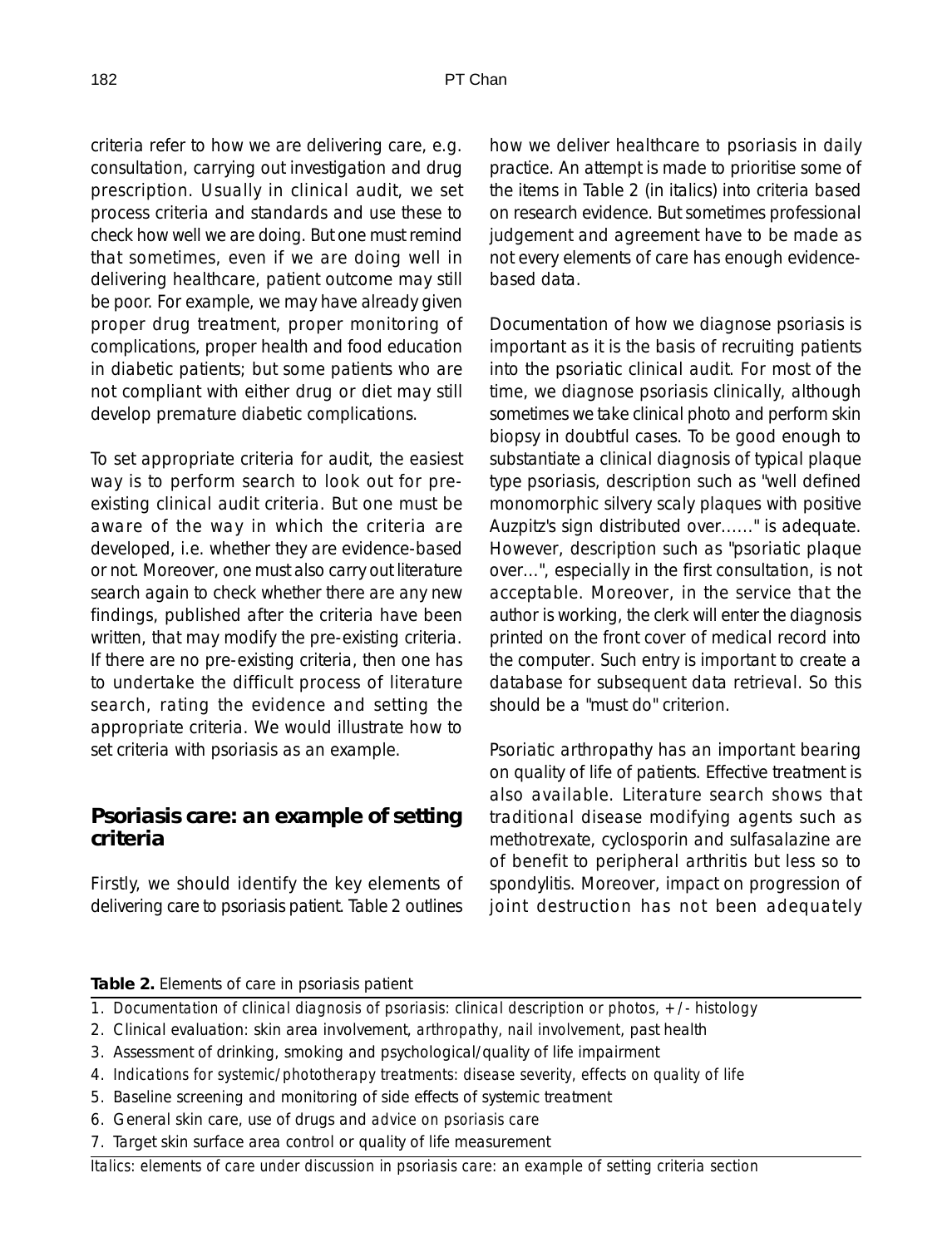addressed.<sup>3</sup> In contrast, biologic treatments like etanecerpt and influximab have been showed to be useful to control joint symptoms in doubleblind, placebo-controlled randomised trials and uncontrolled radiographic data at one year also indicate a beneficial effect on the progression of joint disease.<sup>4</sup> It is essential for dermatologist to identify psoriatic patients with arthropathy and appropriate referral or care should be delivered for symptom control with or without prevention of further joint destruction. For example, medical records should document "no symptoms/signs of joint disease" or "joint pain, deformity and swelling distributed symmetrically over the distal phalangeal joints of both hands, refer rheumatology for further treatment". There is no evidence that indicates the optimum interval for arthropathy screening so professional judgment and agreement can be exercised here and one year seems to be a reasonable interval.

There are no randomised trials that point out the difference of whether recording down the indications for systemic/phototherapy would have significant effects on patient outcome. But these are important aspects in care as systemic therapy carries a higher potential side effect profile and we need to justify the use of more toxic therapy in patients. Examples are "psoriasis affecting more than 50% body surface area" and "palmar pustular psoriasis affecting work". It should be classified as a "must do" criterion.

In contrast, less data are present for importance of documentation of nail involvement and advice on psoriasis care on disease outcome. Nail deformity may impair quality of life, but in general,

to a lesser extent than arthropathy.<sup>5</sup> There are some observational studies showing that in patients with psoriatic arthropathy, the severity of nail changes correlates with an increased severity of joint and skin symptoms.<sup>6</sup> But there is no large scale randomised double blinded, placebocontrolled trial on an effective treatment of nail psoriasis. In the literature, there is no randomised placebo-controlled trial to test whether advice on psoriasis care may have a beneficial effect on disease outcome. But a case-control study has demonstrated that a cognitive-behavioural program involving teaching on psoriasis, stress reduction and cognitive techniques can reduce anxiety, depression and stress experienced by psoriasis patient.7 Without good evidence-based data and their relatively lower impact on overall health outcome, they are only classified as "could do" or even "should do" criteria.

Table 3 suggested some "must do" criteria for psoriasis patient care. They should be written with measurable and explicit terms so as to avoid confusion or misunderstanding during the process of audit. If possible, it is also advisable to send self-developed criteria for external peer and expert review to make sure that we have not miss important studies that may contribute to develop better criteria.

## **Measure performance and compare with targeted criteria and standards**

After all the above preparatory work, we can start to collect data on our current performance. The index disease population can be identified by clinic

#### **Table 3.** Some "must do" criteria for psoriasis patient care

- 1. Clinical description of morphology of skin lesions compatible with psoriasis (with or without clinical photo or histology) at visit when the diagnosis is first made and the diagnosis has been written on the front cover page to facilitate subsequent retrieval
- 2. The record documents that assessment of symptoms or signs of psoriatic arthropathy is performed at least one time in a 12 month interval and, if present, referral to relevant specialists has been made
- 3. The record shows that indications for systemic/phototherapy have been documented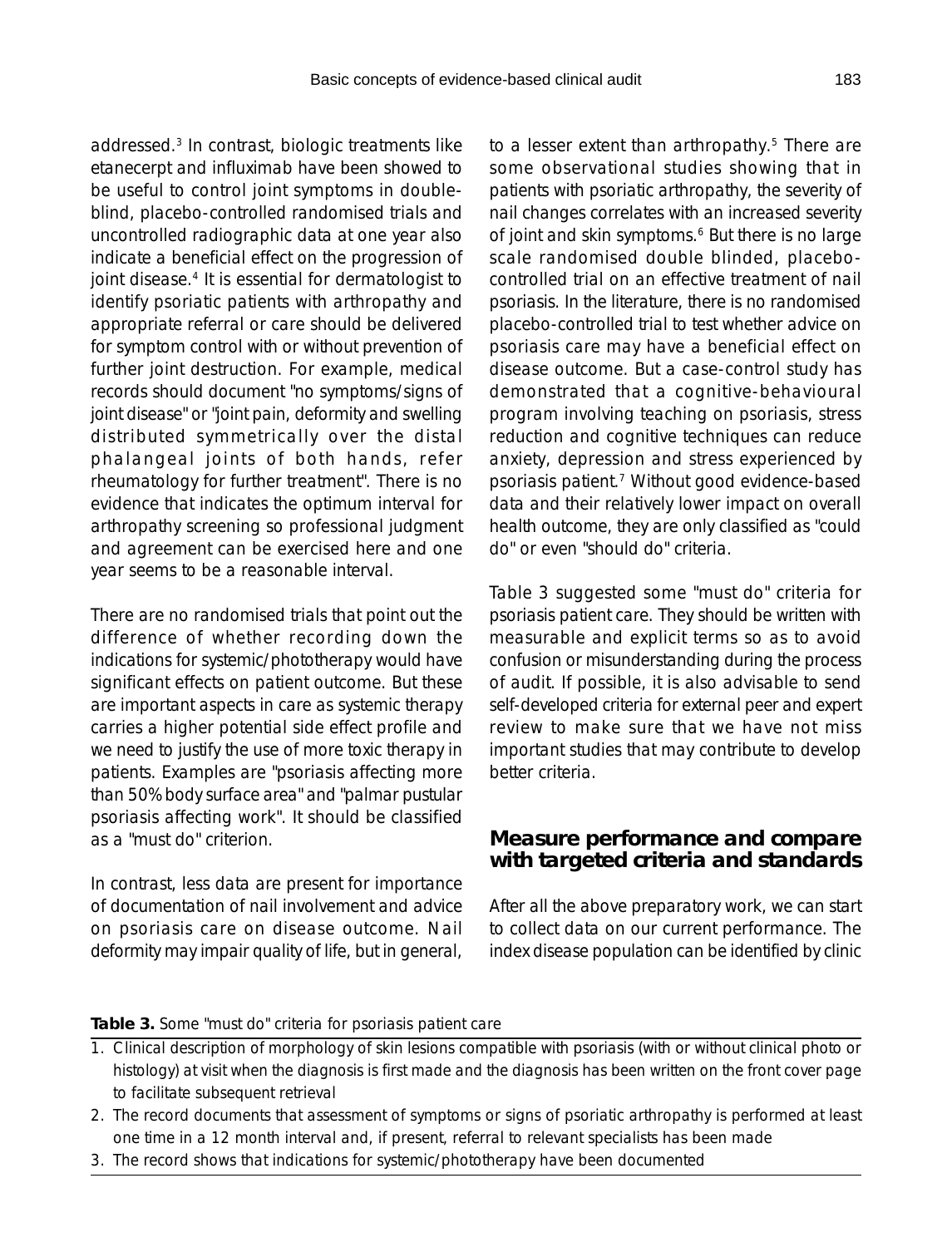database. Existing sample size calculation formula is present and if the available patient population is much larger than the ideal sample size, we can collect data after proper randomisation.8 Special data entry forms can be used to facilitate data collection and entry. We calculate how well we comply with the criteria as percentage with confidence interval. Sophisticated statistics are usually not necessary. The results are compared with the pre-set standards to see whether we are deficient in particular areas of healthcare.

#### **Implementing changes**

After knowing what are suboptimal in our current practice, we can start to implement changes with a will to improve quality of care. As healthcare is usually delivered by a team, it is advisable to discuss the area of deficiency with team members and the ways to improve current situation. Most importantly, clinical audit is a means to improve care and no individual team members should be blamed.

A number of ways can be employed to implement changes or serve as reminder to implementing changes. These include seminars, site visit by senior staff, development of clinical guidelines, reminder poster, development of structured consultation forms for the studied disease and assigning special staff/team to be in charge of disease care, etc. But above all, as health care is a team work, it is better to reach a consensus amongst team members so that they are more motivated to implement changes.

#### **Measure performance again to document changes**

Although this is the last step for clinical audit, it should not be overlooked. After all, the aim of clinical audit is improvement of care and this last step is to document whether we can achieve this

goal. Performance is measured once again after changes have been implemented, to see whether healthcare team members have changed their healthcare delivery through the process of clinical audit. If the standards are not met even after the change, we have to consider better ways to implement changes or to re-set the standard to a level reasonable to the current resources within the team. If standards are met after the change and our standards are within reasonable level, we can claimed that our audit is successful. However, we may need to perform the audit again later to monitor our performance regularly as there may be change within the team, e.g. change of staff or change of behaviour with time, and there may be new research evidence that modify the criteria. So terms like "audit cycle" or "audit spiral" have been coined to highlight the repeating nature of clinical audit process.2

### **Conclusion**

Clinical audit is the balance that helps us to weigh how well we are performing in our daily practice against criteria based on research evidence. It is a tool to improve understanding on our work as a team. The preparation of conducting clinical audit and participation in a clinical audit is itself an educational activity. Clinical audit is not only limited to doctors, but can be multidisciplinary involving every members of the healthcare team such as nurses, pharmacists, physiotherapists, occupational therapists and even clerical supporting staff. Neither sophisticated computer database nor complicated statistics are necessary. Audit support group for primary health care, like the primary and community care audit group in the United Kingdom, provides support and database for clinical audit in the primary care setting. Although the author is unaware of any similar support group for dermatology audit in the web, it not surprising to see one in the near future given the popularity that clinical audit has gained in recent years.